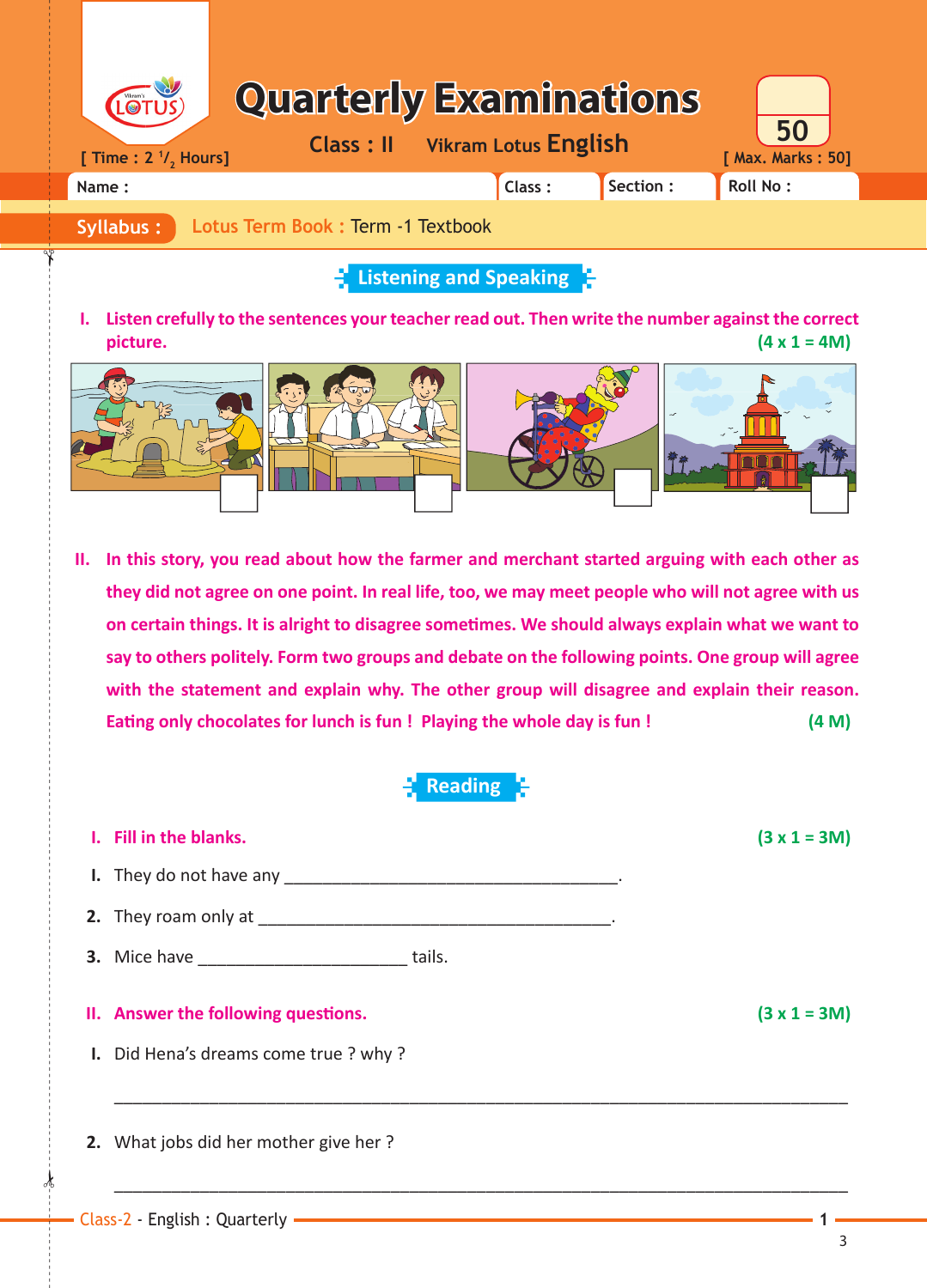**3.** What did Hena dream about on her way to the market ?

 **III. Sentences given below contain words which are jumbled up. Arrange them in the correct order to form sentences. (3 x 1 = 3M) I.** river house by the is the. \_\_\_\_\_\_\_\_\_\_\_\_\_\_\_\_\_\_\_\_\_\_\_\_\_\_\_\_\_\_\_\_\_\_\_\_\_\_\_\_\_\_\_\_\_\_\_\_\_\_\_\_\_\_\_\_\_\_\_\_\_\_\_\_\_\_\_\_\_\_\_\_\_\_\_\_\_  **2.** taller Sam than is Sally. \_\_\_\_\_\_\_\_\_\_\_\_\_\_\_\_\_\_\_\_\_\_\_\_\_\_\_\_\_\_\_\_\_\_\_\_\_\_\_\_\_\_\_\_\_\_\_\_\_\_\_\_\_\_\_\_\_\_\_\_\_\_\_\_\_\_\_\_\_\_\_\_\_\_\_\_\_  **3.** zoo baby has the cheetahs central two. \_\_\_\_\_\_\_\_\_\_\_\_\_\_\_\_\_\_\_\_\_\_\_\_\_\_\_\_\_\_\_\_\_\_\_\_\_\_\_\_\_\_\_\_\_\_\_\_\_\_\_\_\_\_\_\_\_\_\_\_\_\_\_\_\_\_\_\_\_\_\_\_\_\_\_\_\_  **IV.** Add the correct punctuation mark after each sentence.  $(3 \times 1 = 3M)$  **I.** This is my home \_\_\_\_\_\_\_\_\_\_\_\_\_\_\_\_\_\_\_\_\_\_\_\_\_\_\_\_\_\_\_\_\_\_\_\_\_\_\_\_\_\_\_\_\_\_\_\_\_\_\_\_\_\_\_\_\_\_\_\_\_\_\_\_\_\_\_\_\_\_\_\_\_\_\_\_\_  **2.** Where are you going \_\_\_\_\_\_\_\_\_\_\_\_\_\_\_\_\_\_\_\_\_\_\_\_\_\_\_\_\_\_\_\_\_\_\_\_\_\_\_\_\_\_\_\_\_\_\_\_\_\_\_\_\_\_\_\_\_\_\_\_\_\_\_\_\_\_\_\_\_\_\_\_\_\_\_\_\_  **3.** What a lovely day \_\_\_\_\_\_\_\_\_\_\_\_\_\_\_\_\_\_\_\_\_\_\_\_\_\_\_\_\_\_\_\_\_\_\_\_\_\_\_\_\_\_\_\_\_\_\_\_\_\_\_\_\_\_\_\_\_\_\_\_\_\_\_\_\_\_\_\_\_\_\_\_\_\_\_\_\_  **V.** Answer the following questions. (5 x 1 = 5M)  **I.** Which animals love to be out at nigh under the moonlight ? \_\_\_\_\_\_\_\_\_\_\_\_\_\_\_\_\_\_\_\_\_\_\_\_\_\_\_\_\_\_\_\_\_\_\_\_\_\_\_\_\_\_\_\_\_\_\_\_\_\_\_\_\_\_\_\_\_\_\_\_\_\_\_\_\_\_\_\_\_\_\_\_\_\_\_\_\_  **2.** What does the Moon shine down on ? \_\_\_\_\_\_\_\_\_\_\_\_\_\_\_\_\_\_\_\_\_\_\_\_\_\_\_\_\_\_\_\_\_\_\_\_\_\_\_\_\_\_\_\_\_\_\_\_\_\_\_\_\_\_\_\_\_\_\_\_\_\_\_\_\_\_\_\_\_\_\_\_\_\_\_\_\_  **3.** How did the judge know that the farmer was clever ? \_\_\_\_\_\_\_\_\_\_\_\_\_\_\_\_\_\_\_\_\_\_\_\_\_\_\_\_\_\_\_\_\_\_\_\_\_\_\_\_\_\_\_\_\_\_\_\_\_\_\_\_\_\_\_\_\_\_\_\_\_\_\_\_\_\_\_\_\_\_\_\_\_\_\_\_\_  **4.** What did the farmer want to sell ? \_\_\_\_\_\_\_\_\_\_\_\_\_\_\_\_\_\_\_\_\_\_\_\_\_\_\_\_\_\_\_\_\_\_\_\_\_\_\_\_\_\_\_\_\_\_\_\_\_\_\_\_\_\_\_\_\_\_\_\_\_\_\_\_\_\_\_\_\_\_\_\_\_\_\_\_\_  **5.** Whom did the people take them to ?

\_\_\_\_\_\_\_\_\_\_\_\_\_\_\_\_\_\_\_\_\_\_\_\_\_\_\_\_\_\_\_\_\_\_\_\_\_\_\_\_\_\_\_\_\_\_\_\_\_\_\_\_\_\_\_\_\_\_\_\_\_\_\_\_\_\_\_\_\_\_\_\_\_\_\_\_\_

\_\_\_\_\_\_\_\_\_\_\_\_\_\_\_\_\_\_\_\_\_\_\_\_\_\_\_\_\_\_\_\_\_\_\_\_\_\_\_\_\_\_\_\_\_\_\_\_\_\_\_\_\_\_\_\_\_\_\_\_\_\_\_\_\_\_\_\_\_\_\_\_\_\_\_\_\_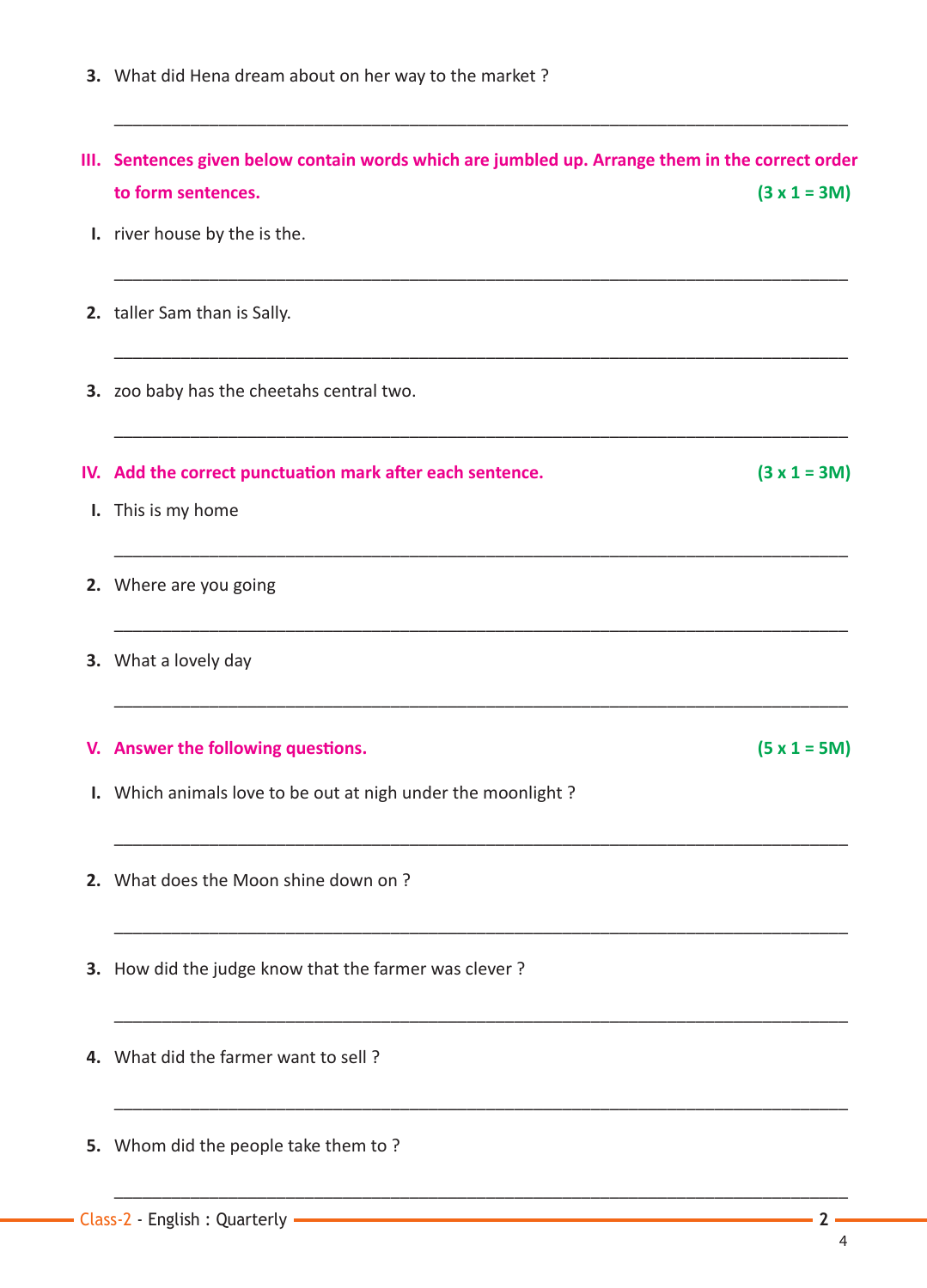|                                                                                                                           | <b>Writing</b>       |
|---------------------------------------------------------------------------------------------------------------------------|----------------------|
| I. Look at the pictures and fill in the blanks.                                                                           | $(4 \times 1 = 4 M)$ |
|                                                                                                                           |                      |
|                                                                                                                           |                      |
|                                                                                                                           |                      |
|                                                                                                                           |                      |
|                                                                                                                           | <b>Grammar</b>       |
| I. Fill in the blanks using the prepositions at, in or on.                                                                | $(2 \times 1 = 2 M)$ |
|                                                                                                                           |                      |
| 2. My friend is __________________________________ the next room.                                                         |                      |
| II. Fill in the blanks using the pronouns given in the box below.                                                         | $(2 \times 1 = 2 M)$ |
| she<br>it.<br>he<br>you                                                                                                   | they                 |
| I. Amit is a good player. ___________________ is also a good student.                                                     |                      |
| 2. Stars give out light. ______________________ are also very beautiful.                                                  |                      |
|                                                                                                                           |                      |
| III. Write 'a' or 'an' to complete the sentences below.<br>I. My mother baked ______________________________ cake for us. | $(3 x 1 = 3 M)$      |
|                                                                                                                           |                      |
|                                                                                                                           |                      |
|                                                                                                                           |                      |
|                                                                                                                           |                      |

 $\frac{1}{2}$ 

✁